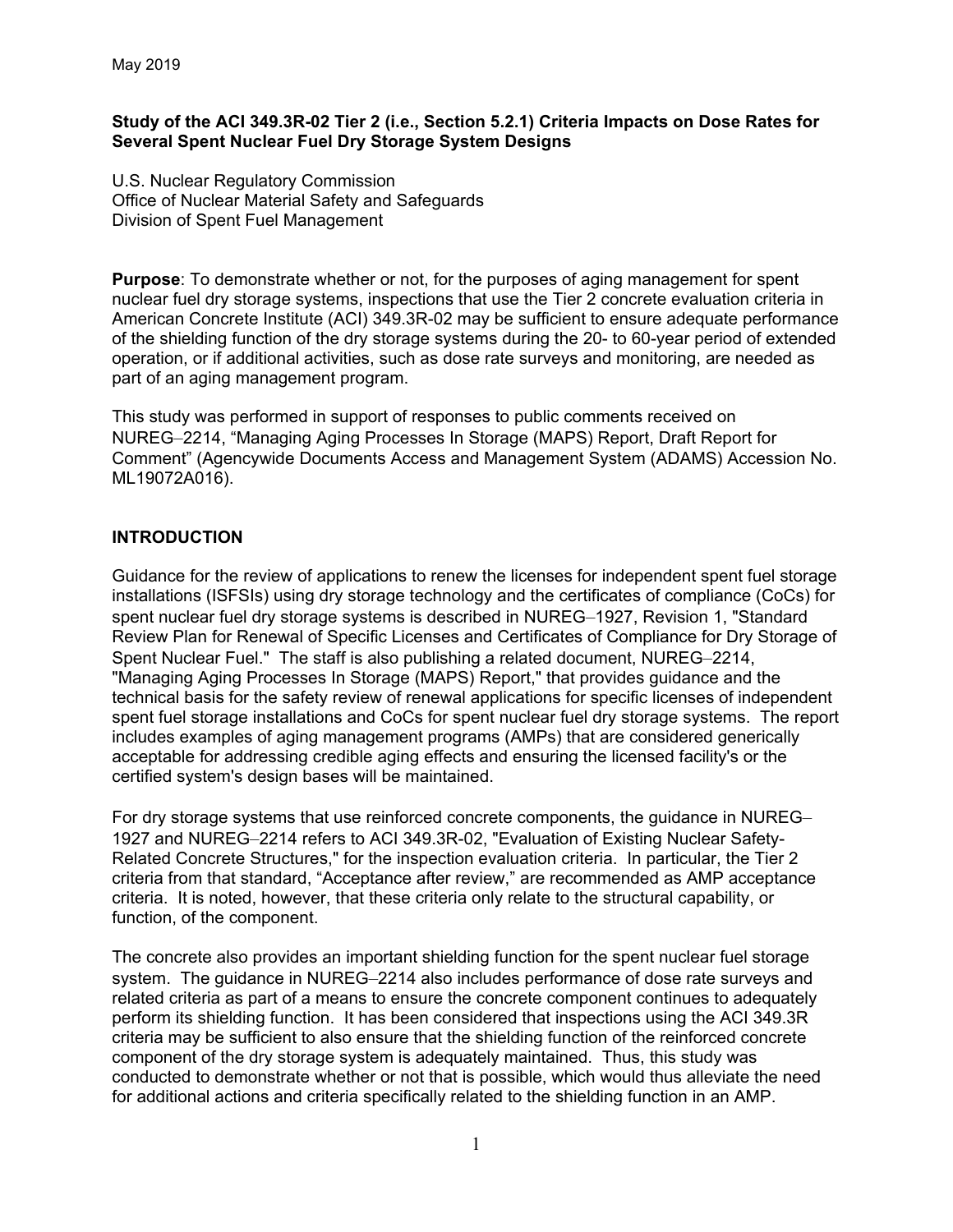The premise of this study is that the 10 CFR 72.104 (and 10 CFR 72.236(d)) analyses and the dose rate limits in the technical specifications, if any, for the systems are based on the design basis source terms at the time of system loading and that separate analyses and limits were determined for these systems for the different design basis contents (e.g., PWR vs. BWR, low burnup vs. high burnup). Thus, only calculations that showed that dose rates after 20 years of storage, considering the degree of concrete degradation allowed by the ACI 349.3R inspection evaluation criteria, would be less than dose rates at the time of loading were considered to demonstrate that the ACI 349.3R criteria are sufficient to ensure the storage system's shielding function will be adequately maintained during the period of extended storage.

Given the assumptions and simplifications that were used in the calculations for this study, the dose rate values themselves should not be viewed as estimates of actual storage system dose rates. This study focuses only on the relative changes in dose rates from the time of system loading (which in this study is same as the minimum cooling time allowed in the CoC, including the technical specifications, or the cooling time in the design basis shielding analysis) to a time 20 years later, representing 20 years in dry storage. The staff considered that the assumptions and simplifications used in the calculations would not significantly influence the relative change in dose rates between these two times. This premise is important to understanding the information, including the calculation results, presented in this report.

# **ACI 349.3R TIER 2 EVALUATION CRITERIA**

The standard's Tier 2 criteria identify conditions that, if exceeded, should be considered unacceptable and in need of further technical evaluation. These criteria include:

- Appearance of leaching or chemical attack
- Areas of abrasion, erosion, cavitation degradation
- Drummy areas exceeding the cover concrete thickness in depth
- Popouts and voids less than 2 inches in diameter or equivalent surface area
- Scaling less than 1-1/8 inches in depth
- Spalling less than 3/4 inches in depth and 8 inches in any dimension
- Corrosion staining on concrete surfaces
- Passive cracks less than 0.04 inches (1 mm) in maximum width
- Passive settlements or deflections within the original design limits

Some of the criteria, such as those related to leaching and corrosion staining, do not appear to involve loss of material in any significant way that would affect shielding. These indications are anticipated to be precursors to any such material loss. Therefore, the impact of degradation related to these criteria would negligibly impact dose rates. Criteria that involve loss of material or would result in streaming paths through the concrete are of more significance for the shielding function.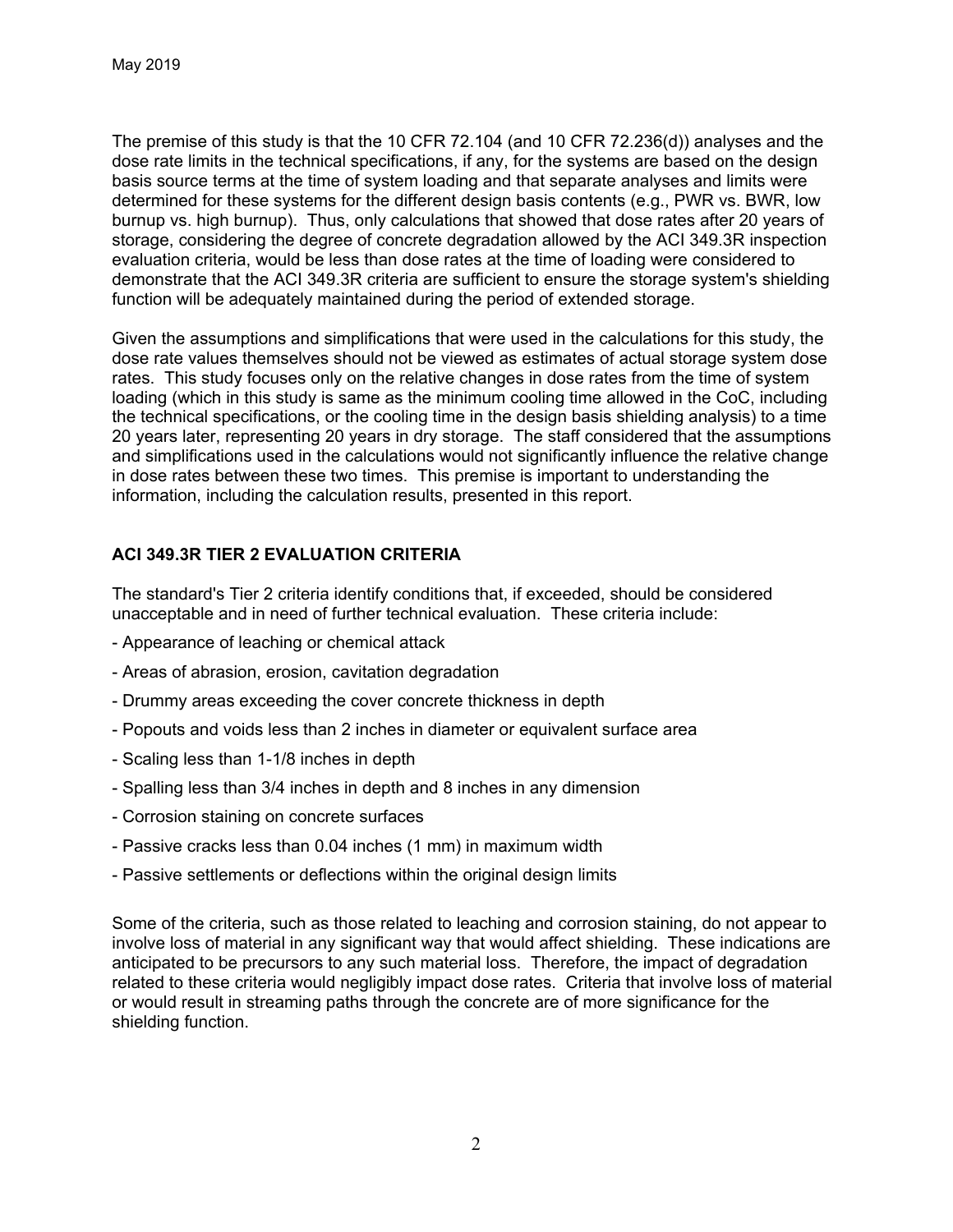### Loss of Material

To assess the impact of loss of shielding function as a result of concrete aging, this analysis considered the criterion regarding drummy concrete. While the drummy area criterion is not necessarily a criterion involving material loss, it may be an area where the concrete is not properly mixed or cured. Thus, the properties in such areas could have an impact on dose rates. The staff understands that having drummy areas is a fabrication issue and is not an aging or degradation issue. However, it may serve to capture the effects of aging and degradation mechanisms. The cover concrete thickness is the depth into the concrete from the surface where the rebar is placed. Based on the standard ACI 318-11, "Building Code Requirements for Structural Concrete," this depth is expected to typically be 2 inches for spent nuclear fuel dry storage systems.

While the evaluation criteria also include a criterion regarding settlements and deflections within the original design limits, the staff does not expect that the original design limits for these systems will exceed the cover concrete depth. Thus, the staff expects the criterion regarding settlements and deflections to be bounded by the drummy area criterion, as applied for this shielding evaluation. The cover concrete depth also is greater in depth than the allowable depth of scaling in the ACI 349.3R Tier 2 criteria. Thus, to bound the effects of material loss, this analysis used the drummy concrete criterion, assuming a loss of concrete to the allowable depth defined in the standard's Tier 2 criteria. For cases where the conservative configuration with the cover concrete entirely gone resulted in dose rates that exceeded the dose rates calculated for the system at the time of loading, additional analyses were performed that considered other configurations with a lesser amount of conservatism. These configurations include one with the drummy area having half of the normal concrete density (rather than assuming the concrete in the drummy area is completely absent) and another with the reduced cover concrete density in combination with a loss of concrete occurring to a depth of the allowable scaling (1-1/8 inches in depth). Although this latter case is less bounding than the case where the cover concrete is entirely gone, it is still considered to be consistent with the standard's Tier 2 criteria.

It is recognized that, particularly for NUHOMS-type systems, the reinforced concrete is exposed to air on both the exterior and the interior surfaces (though the interior surfaces are in a sheltered environment). Thus, the cover concrete and other issues could also affect the interior concrete surfaces of the NUHOMS-type systems. Conversely, for most vertical overpack systems, the interior concrete surface is covered by a steel shell. This analysis only considered the potential degradation of the exterior concrete surfaces, assuming no degradation of the interior surfaces.

### Streaming Paths

The ACI 349.3R criterion related to passive cracks represents a potential for streaming paths to exist in the concrete. However, in terms of this criterion, the staff expects that the allowable crack size should not have an effect on dose rates. The crack width is quite small, and the staff does not expect that a crack of that size would afford a streaming path of significance that would be detectable using a radiation survey meter of any typical dimension. Furthermore, any crack in the reinforced concrete of any depth would follow a torturous path through the concrete as a result of the presence of aggregate in the concrete and other relevant concrete properties. Thus, there will be significant concrete material directly beneath where a crack appears on the concrete structure's surface, which will provide shielding. Plus, the tortuous nature of the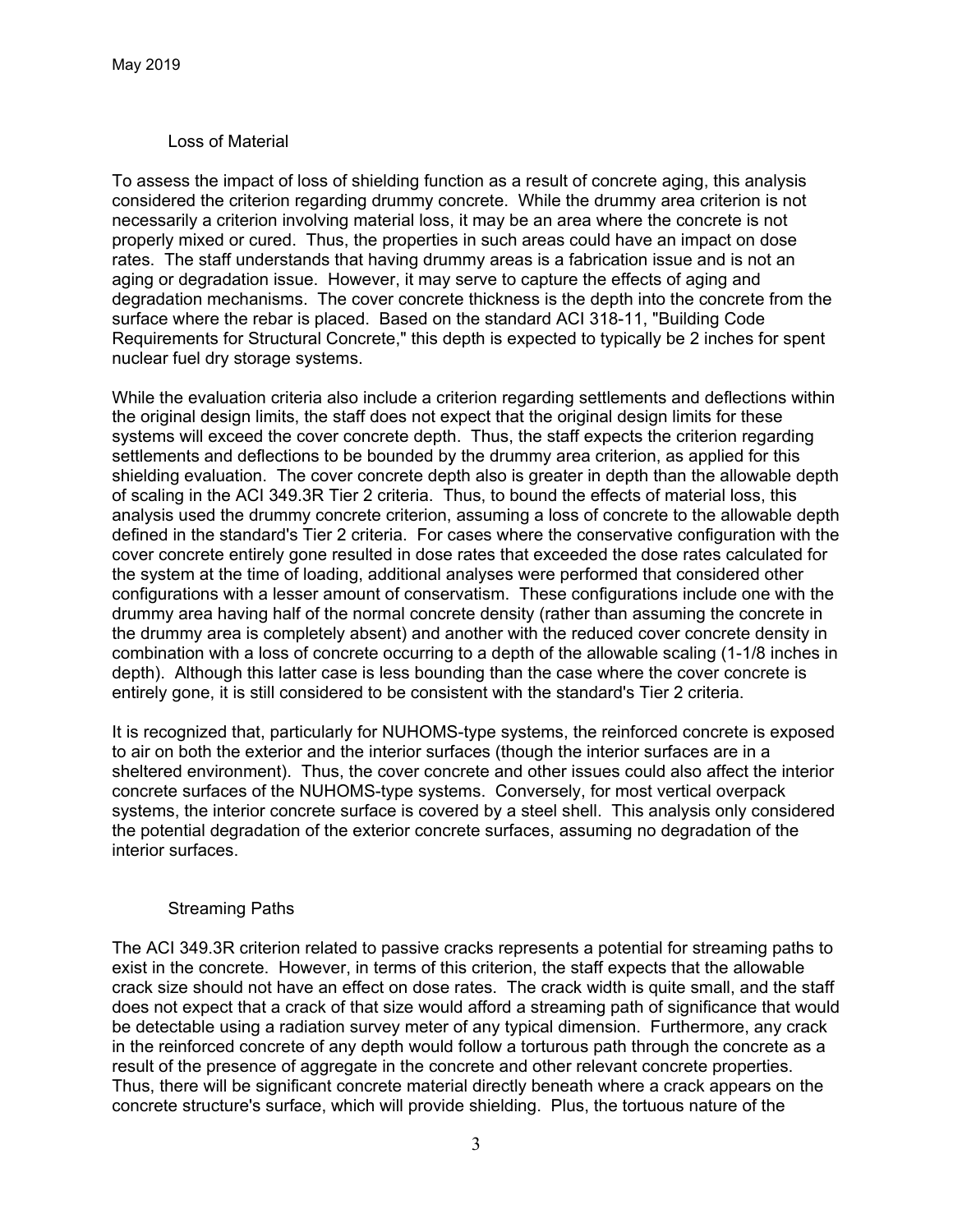crack's path will also ensure any radiation (gamma or neutron) will interact in and be shielded by the concrete surrounding the crack. Based on the preceding considerations, the staff concludes that the cracks allowed by the ACI 349.3R criteria will not affect dose rates from the reinforced concrete structures; therefore, the staff did not perform any calculations to assess dose rates from cracks in these structures.

## **ANALYZED SYSTEMS AND MODELS**

First, the staff identified all the certified dry storage systems (see 10 CFR 72.214) that have reinforced concrete components that are directly exposed to the outside environment. These systems only include those owned by Energy Solutions, Orano, and NAC; the Holtec systems use plain concrete encased in a steel shell, or the concrete component is below grade, as in the UMAX system (excluding consideration of the concrete portions of the design that are at or above grade). The staff identified the various dimensional and material properties of the different storage system components (including minimum cover concrete thickness), focusing on the storage overpack, or module, and the canister used to store the spent nuclear fuel in the overpack or module. The staff also considered the different design basis spent fuel contents for each of these systems. Based on consideration of these characteristics, the staff selected the MAGNASTOR, NAC-MPC, and NUHOMS systems to include in the analysis.

For the NUHOMS system, since there are several certified systems of this name (e.g., Standardized, Advanced), the NUHOMS system in this analysis is a composite design that is based on characteristics that the staff expects to provide bounding dose rates or to bound the material loss effects on dose rates. Also, early NUHOMS module designs included a gap of several inches between adjacent modules. The more recent designs have no, or very little, gap between adjacent modules. Both early and recent models include an end shield wall for the modules that are on the end of a row of modules and a rear shield wall for single rows of modules. Since the early NUHOMS modules have significant gaps between neighboring modules, the analysis has two separate models for the NUHOMS system. One model uses only the concrete thickness for a single module. This model represents or bounds the early NUHOMS modules. The second model includes the end shield wall's concrete and represents or bounds the more recent NUHOMS modules. The radiation source terms for these different models is kept consistent with what were allowed contents for the respective module designs (e.g., spent fuel with lower burnup in the earlier designs and higher burnup in the recent designs).

### **COMPUTER CODES**

The staff used the SCALE5.1 computer code's SAS2H sequence to calculate the radiation source terms for the selected spent nuclear fuel contents. The SAS2H sequence has been available in the SCALE code system for many years and has been a reliable source term calculation tool. While it is not in more recent versions of the SCALE code, a sequence that is basically the same as SAS2H continues to be included in the SCALE code. SAS2H is a onedimensional depletion code, which is adequate for the purposes of determining the radiation source term of spent nuclear fuel for shielding calculations.

The staff is aware of the limitations associated with using the SAS2H code for evaluation of radiation source terms from high burnup fuel in shielding analyses for spent nuclear fuel dry storage systems. In using SAS2H for this particular evaluation, the staff remains cognizant of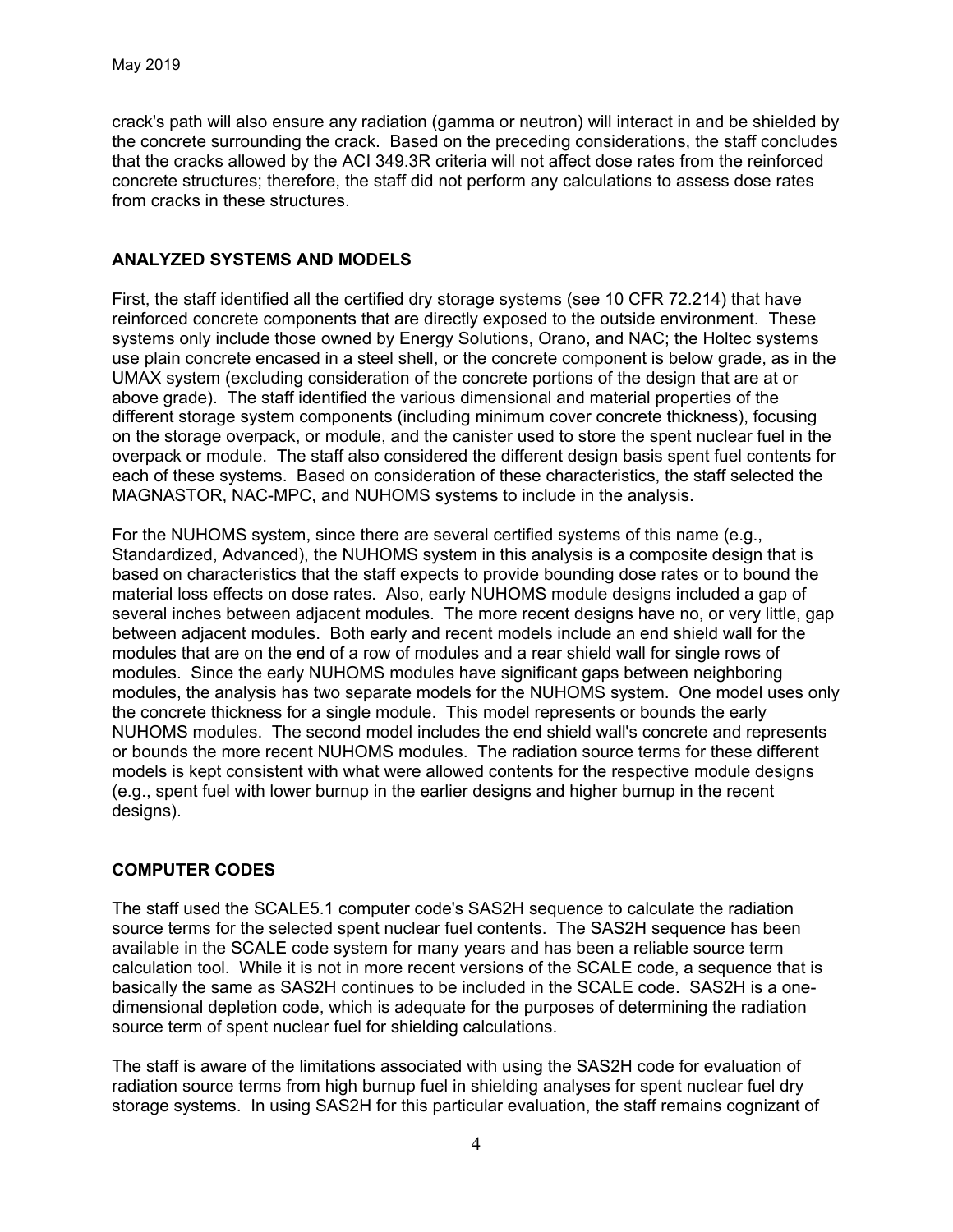those limitations. However, the focus of this evaluation is on the relative change in dose rates for spent fuel of a particular burnup and enrichment resulting from the loss of concrete and the change in post-irradiation cooling time from the time of loading into the cask to a time 20 years later in dry storage. The identified limitations of SAS2H for source term calculations occur in the depletion analysis in the code. As far as the decay analysis, the code is the same as other more recent codes such as TRITON. Thus, for a particular comparison, the burnup and enrichment are constant, and any uncertainties in the high burnup fuel source terms derived with SAS2H should be consistent for the source term at the time of cask loading and for the source term at 20 years after cask loading. Therefore, the uncertainties should not influence the relative change in dose rates between these two times.<sup>1</sup>

The staff used the MCNP6, Version 1.0 computer code to calculate gamma and neutron dose rates on the selected dry storage systems' surfaces. The MCNP code is a code that has wide use throughout the nuclear industry. The code is capable of analyzing 3-dimensional problems, including streaming paths. It also includes validated cross section libraries. The code's variance reduction techniques enable improved efficiency of shielding calculations for deep penetration problems such as spent nuclear fuel dry storage systems. The analysis uses the continuous-energy cross sections in the code to calculate the dose rates and makes use of some of the code's variance reduction capabilities.

### **SHIELDING MODELS**

 $\overline{a}$ 

# Shielding Configuration

Models were constructed for the selected systems to calculate dose rates at the time of system loading using a selected 'design basis' source term (burnup, enrichment, cooling time combination) with the storage system's components, including the reinforced concrete, at the design basis specifications in the system's design drawings and final safety analysis report (FSAR). The models were then modified to calculate dose rates for the selected system and source term after 20 years in dry storage as described below (see the "Material Loss Cases – Changes in the Cover Concrete" section of this report).

The analysis models were set up for analyzing radial dose rates and the changes in radial dose rates. One reason for taking this approach is that the concrete in the system lid or door is encased in steel for nearly all of the lids or doors for the analyzed systems in which concrete is part of the lid or door design, and this concrete is therefore considered to be less susceptible to degradation. As described below, models were also created to address the designs in which the lid or door concrete was not encased in steel. This consideration only affected the analysis for the NUHOMS systems since only the NUHOMS system has module designs with unencased concrete in the door. Another reason is that the radiation source terms from the fuel are the main concern, and not the assembly hardware source terms, based on the characteristics described in the "DESIGN BASIS SOURCE TERMS" section of this report. The radial surface of the storage system extends along the length of the fuel and has the greatest surface area on which the radiation from the fuel impacts and through which it would pass.

 $1$  For those licensees and CoC holders that have had to address the concerns and uncertainties of using SAS2H for calculating radiation source terms for high burnup spent nuclear fuel, the staff expects that the process by which the concerns and uncertainties were addressed should be part of any evaluation the licensee or CoC holder does to demonstrate that radiation surveys and monitoring are not needed in an AMP.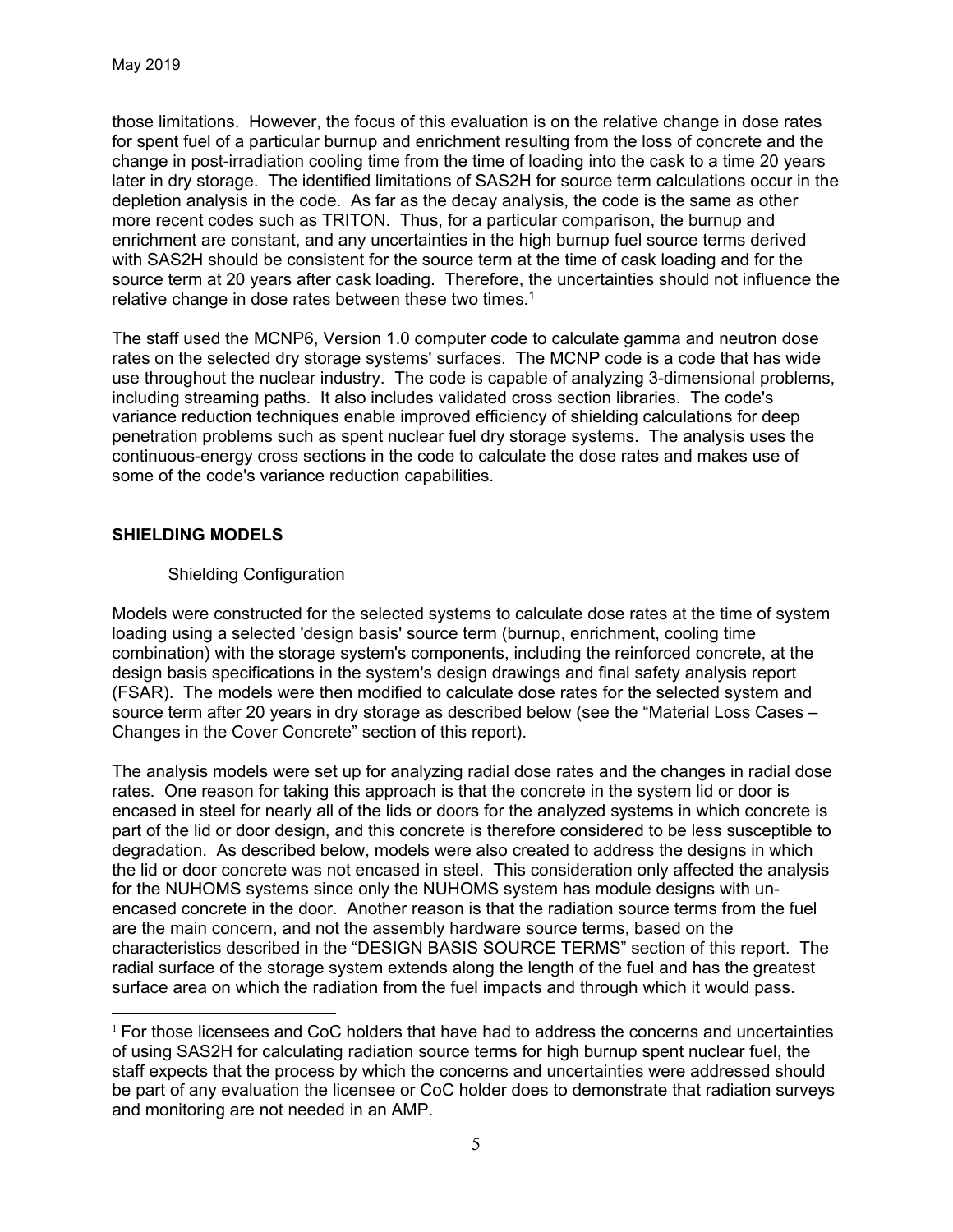Each analysis model is cylindrical. For the MAGNASTOR and NAC-MPC systems, that is the actual shape of the storage overpack. For these systems, the concrete thickness and other radial dimensions in their respective models are those that are defined in the FSAR drawings for each system.

For the NUHOMS systems, the modules are rectangular in cross section. Thus, the cylindrical model is an approximation of the NUHOMS module. The radial features for a NUHOMS module include the side walls, the ISFSI basemat, and the module's roof. These module features have different concrete thicknesses and are at different distances from the canister stored in the module. In defining the radial dimensions of the NUHOMS analysis model, the thinnest gap between the spent nuclear fuel canister and the module walls is used as the inner radius of the model's cylindrical module.

Also, for the NUHOMS system analysis, the concrete thickness of module side walls and the roof were considered in determining the concrete thickness to use in the model. In addition, the thickness of the front and rear walls was also considered, which allowed for the model to be used to estimate the axial dose rate changes except for through the module door. Further, as previously stated, the model for the NUHOMS system is a composite across all of the different NUHOMS-type systems. The staff considered that the greatest increases in dose rates from the time of loading to the time at 20 years in dry storage would occur for designs with thinner concrete rather than thicker concrete. Thus, the staff selected the thinnest concrete specified for the module walls and roof from among the different module designs in existence. For the early module designs where a gap exists between modules, the module wall was thinner than the other walls and the roof. The analysis model used the thinnest side wall thickness from among the early module designs. For the more recent module designs, the front wall was thinner than the rest of the module; so, the model used the thinnest front wall thickness for the modeled radial concrete thickness.

The staff created additional NUHOMS models to estimate the effects of concrete loss in the module door to address the NUHOMS module designs that have doors with reinforced concrete that is not encased in steel. The doors for these module designs often include some thickness of steel, either on the inner face or the outer face of the concrete or on both faces. The gamma dose rates are the most significant component of the total dose rates in the system shielding analysis. Therefore, in selecting the door concrete thickness to use in the model, the staff also had to consider the gamma shielding effect of the steel in the door designs. Some designs had thick concrete with thin steel plates. Other designs had thin concrete with thick steel plates. Still others had some thickness of concrete with some thickness of steel that was in between these two designs. In choosing the concrete door thickness to use in its models, the staff selected the concrete thickness from the door design that had an overall minimum shielding capability from the combined shielding capability of the door's concrete and steel components. Thus, the modeled concrete is thicker than for some of the door designs; however, the staff considers that the selected thickness maximizes the effects of concrete loss in the module door in terms of dose rates.

The selected door concrete thickness was applied to the radial concrete in the models. Thus, the analysis approximates the impact of the door concrete loss in a configuration that is different from the actual configuration (i.e., the radial surface along the fuel length vs. the door at the axial end of the fuel in the module). While the door's concrete thickness was applied to the model's radial concrete, the steel from the door design was not included in the radial wall in the model.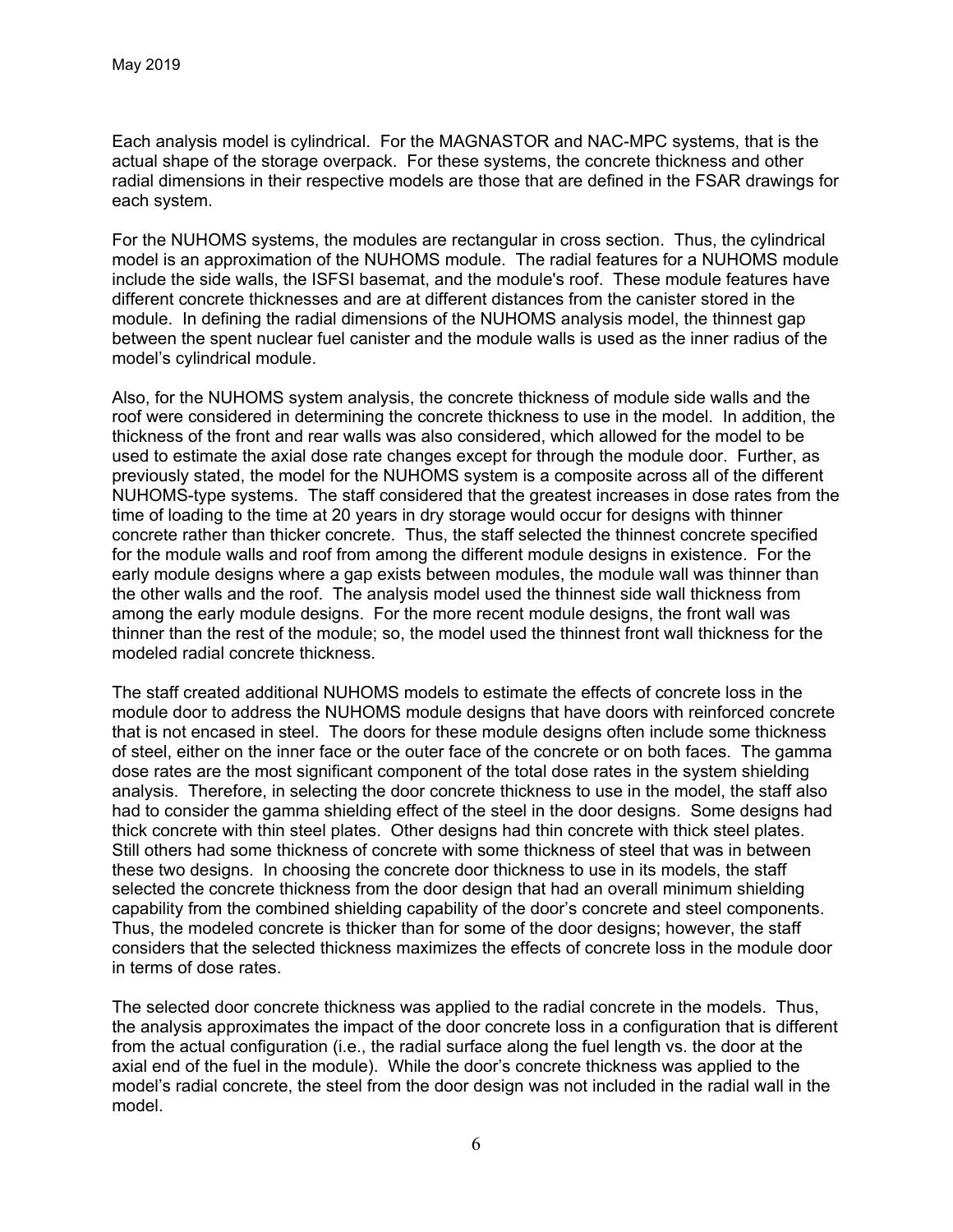The models include some additional simplifications for the overpacks and modules. Since the analysis focused on the concrete body and not streaming paths that are included by design (e.g., vent openings), the models do not include these designed streaming paths. For the NUHOMS modules, although the thin internal steel liners of the modules are included in the models, the support structure on which the storage canister rests (e.g., rails) and the materials of these items are neglected in the models. With the NUHOMS module being represented as a cylindrical cask, there is no room in the model for these items. Plus, they would not have a bearing on the radial or side dose rates for the module. For the vertical storage systems, the hardware in the bottom of the overpack is ignored, as is the concrete pad on which the overpack stands. The positioning of the storage canister in the overpack accounts for the presence of the hardware (e.g., pedestal) in the base of the overpack. Also, reinforcement steel in the concrete is ignored because this steel has little influence on the shielding performance of the concrete.

### Source Configuration

Since, as described later in this report, the analysis is focused on the fuel's radiation source terms, the models are simplified to include only the active length of the fuel assemblies. For most of the analyses, the active fuel length is taken to be 144 inches, which is a typical active fuel length for commercial fuel assemblies. The active fuel lengths for the NAC-MPC contents are shorter and are in line with the active fuel lengths of the fuel assemblies approved for storage in that system. Thus, the storage canister's cavity is shortened to the active fuel length used in the model. The overpack, or module, is also truncated to keep the relative locations of system components with respect to each other (e.g., canister lid to overpack lid) consistent with what is shown in or determined from the design drawings in the respective system's FSAR. The spent fuel contents are modeled as a uniformly smeared mass of material that occupies the storage canister's entire cavity. The canister's fuel basket is ignored in the model.

### Material Characteristics

The models assume all steel to be carbon steel, with the composition and density given in the SCALE computer code's manual (Section M8 of the SCALE5.1 manual). The models use the concrete composition specifications from the same SCALE manual. The concrete density is determined based on the density specified in the respective system's design drawings in the system's FSAR. Other materials from the system that are included in the models are based on the specifications for the materials that are provided in the respective system's FSAR.

The contents' material specifications are based on the contents occupying the storage canister's entire cavity as a homogeneous mass of fuel and cladding only (i.e.,  $UO<sub>2</sub>$  and zirconium). No alloying elements are included with the zirconium. The fuel is assumed to be at 2 wt. percent enrichment in uranium-235. The density and composition specifications (i.e., weight fractions) of the contents are based on the modeled canister cavity, the cladding dimensions and density of zirconium, the mass of uranium per assembly, and the number of assemblies in the canister. For most systems and calculations, the PWR assemblies are assumed to be B&W 15x15 assemblies and the BWR assemblies are assumed to be GE 7x7 assemblies (or 7x7 assemblies similar to the GE design). The design specifications of these fuel types were used to determine the material properties of the modeled source. For the NAC-MPC, the contents are taken to be those described in the NAC-MPC's FSAR as the PWR and BWR contents that are allowed in that system and for which models were developed. Other materials in the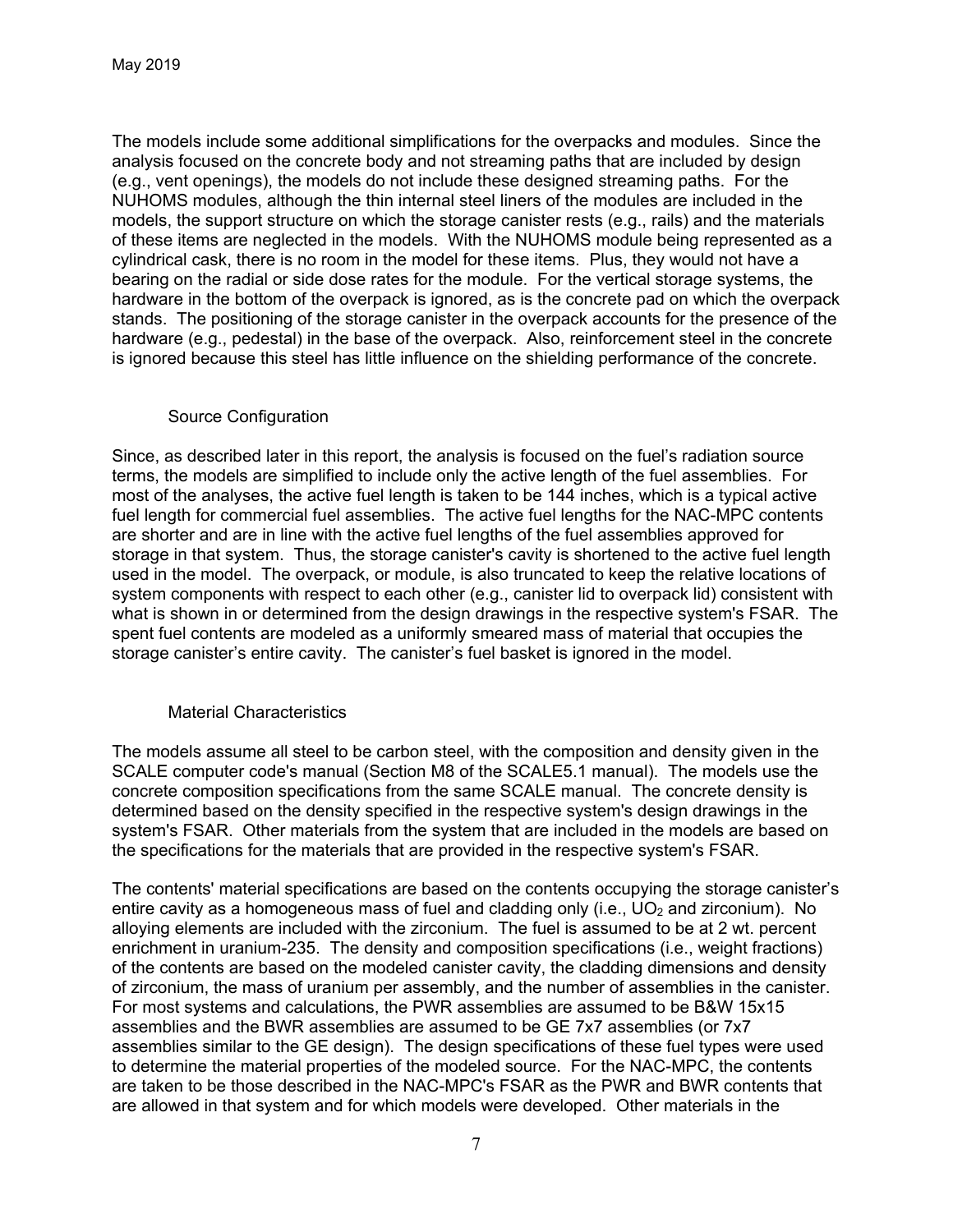canister (e.g., the canister basket components) were ignored. Since the purpose of the analysis is to determine the relative change in storage system dose rates, the staff considered that the effects of the other materials would not influence the relative change in dose rates; however, calculations were not performed to confirm that consideration.

#### Material Loss Cases - Changes in the Cover Concrete

Calculations of dose rates for the systems after 20 years of storage simply used the same models as described above for the system as designed but with the concrete thickness reduced by the system's specified minimum cover concrete thickness. Also, the source term used in the model was decayed for 20 years longer than the source term in the model of the as-designed system (i.e., the system at the time of loading). The cover concrete is removed from the entire axial length of the system. Loss of the entire thickness of cover concrete conservatively bounds any changes in the properties of the cover concrete and losses of concrete allowed by the ACI 349.3R Tier 2 criteria as used in the NUREG–2214 AMP for concrete degradation due to aging.

For some systems, additional calculations were done when the conservative configuration with the cover concrete entirely gone resulted in dose rates that exceeded the dose rates calculated for the system at the time of loading. These calculations include the configuration where the cover concrete was assumed to be present but with a density that was half the density specified in the system's design drawings and FSAR. In other calculations, the cover concrete was removed to the maximum allowable depth of scaling (1-1/8 inches) and the concrete in the remaining cover concrete thickness was set at half the design's specified concrete density. These configurations are less bounding than the configuration where the cover concrete is entirely gone, but are still consistent with the standard's Tier 2 criteria. Of these two configurations, the latter configuration is the most appropriate for calculating dose rates after 20 years in storage to compare with dose rates at the time of loading in instances when the calculated dose rates for the primary post-20-year storage configuration (i.e., all cover concrete gone) exceed the calculated dose rates for the system at the time of loading.

### **DESIGN BASIS SOURCE TERMS**

The intent of the analysis was to cover a range of contents and source terms with the objective of identifying patterns or trends in how dose rates change from the time of loading to 20 years in dry storage, including whether or not dose rates change in the same manner regardless of source term characteristics. Thus, the analysis included calculations for both PWR and BWR spent nuclear fuel. The analysis included some spent nuclear fuel with low burnup and some with high burnup. In each case, the dose rate calculations used the spectra generated with SCALE5.1's SAS2H, with the total source strength from SAS2H scaled up to the number of assemblies that can be stored in the storage system (e.g., 37 or 24 PWR assemblies, 69 or 87 BWR assemblies).

The focus of the analysis is on the radiation source term from the fuel and not the fuel hardware or any non-fuel hardware items (e.g., control components) that could also be present in a loaded storage system. The main nuclide of concern for such hardware is cobalt-60, which has a half-life of about 5.3 years. After 20 years in storage, the gamma source from this nuclide will have decayed for at least about 3.75 half-lives, reducing the source strength to about 7 percent of what it was at the time of loading into the dry storage system, which will more than compensate for any degradation of the storage system's concrete to the extent allowed in the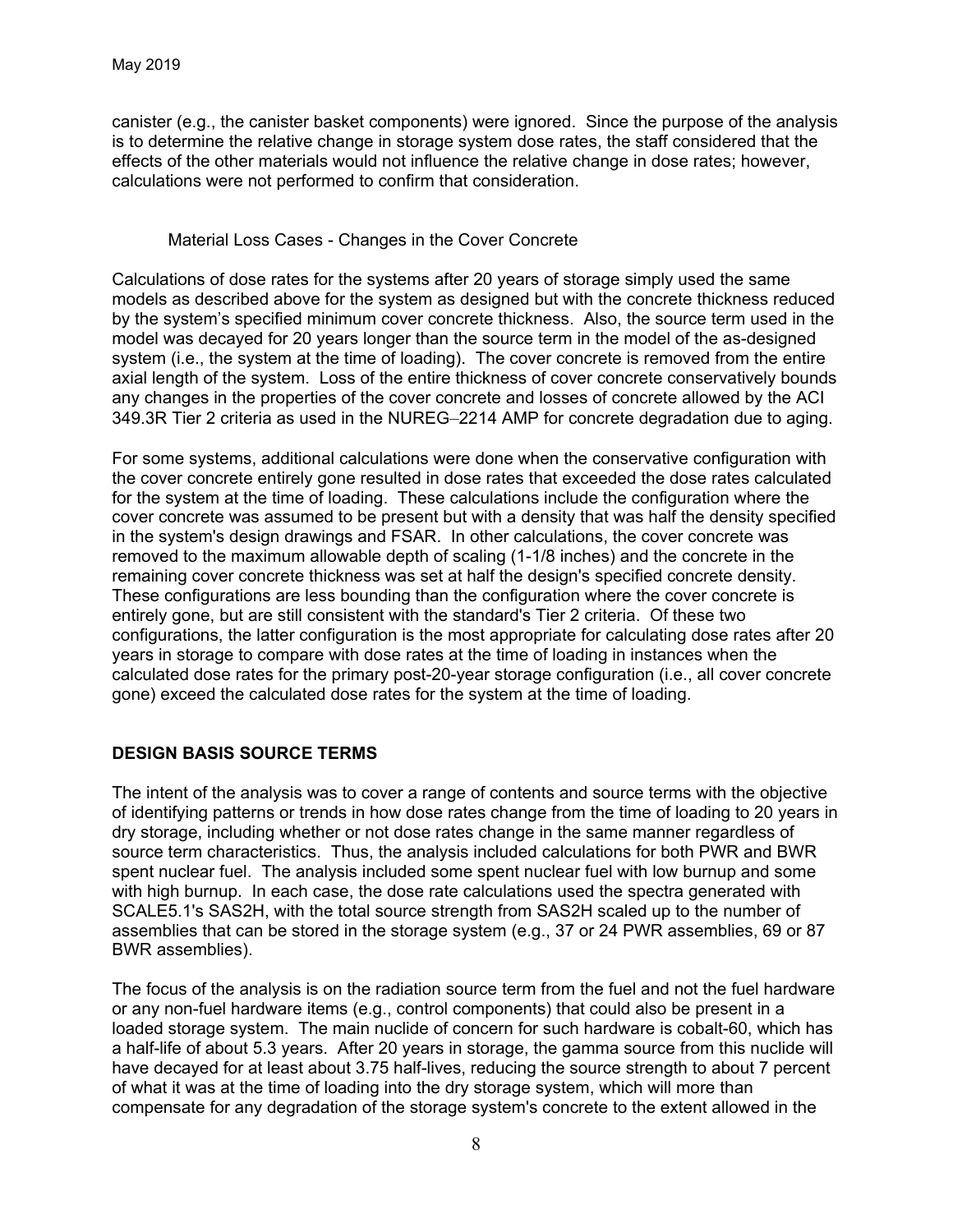ACI 349.3R Tier 2 evaluation criteria. Therefore, radiation source terms for fuel hardware and non-fuel hardware were not calculated for or included in the analyses.

The behavior of the fuel source terms, particularly the gamma source terms, is more complex, with contributions coming from multiple nuclides of different half-lives. Plus, the neutron source derives from nuclides of longer half-lives. Thus, the analysis focused on the fuel's radiation source terms (both gamma and neutron).

Given the rapid decay of the source term for spent nuclear fuel that is loaded into dry storage within a few years of discharge from a reactor, contents specifications with short cooling times were typically not considered in the analysis. This is because the rapid decay was considered to ensure that the source term decay would more than compensate for the loss of cover concrete. Thus, specifications that included relatively long cooling times prior to loading into dry storage were typically selected. Consistent with typical shielding analyses, specifications with lower minimum enrichments were also typically chosen since the lower enrichments result in stronger source terms. This analysis did not include investigation of the impact of using a higher enrichment for the same burnup and cooling time. The source term calculations used the B&W 15x15 assemblies and GE 7x7 assemblies (or 7x7 assemblies similar to the GE design) because these have the highest uranium mass loadings, which results in stronger source terms.

Source terms were calculated for the burnup, enrichment, and cooling time combinations for the time of loading of the storage system. For source terms after 20 years in dry storage, the same source term calculations were re-performed with an additional 20 years. The burnup, enrichment, and cooling time combinations that were selected for the time at system loading and used in the analysis are not necessarily the design basis combinations for the analyzed systems. However, the combinations were chosen to be in line with the analyzed systems' allowable contents. Thus, if a system's allowable contents include high burnup fuel, then the system was analyzed with a high burnup source term as well as a low burnup source term. The staff's expectation is that, given the burnup, cooling time, and enrichment combinations that were used to derive source terms for this analysis, the trends in dose rate changes with time that were seen in this analysis should be the same for the actual design basis contents of the analyzed systems. Note that source term is scaled up so that the source strength in the model is the total source from the number of assemblies that can be loaded in the system's storage canister.

The source terms for the NAC-MPC system are done a little differently than for the other analyzed systems. In the case of the NAC-MPC system, the analyzed source terms are the design basis source terms for that system, as described in the NAC-MPC's FSAR (Yankee fuel for the PWR cases and LaCrosse fuel for the BWR cases) with their respective design basis burnup, enrichment, and cooling time combinations and 20 years additional cooling for the cases at 20 years of dry storage. Also, as noted previously, the earlier NUHOMS module designs which include large gaps between adjacent modules are limited to fuel that is in the lower range of burnup. So, the calculations for these early module designs are limited to low burnup fuel, and the later module designs are analyzed with high burnup fuel.

### **DOSE RATE CALCULATION**

The dose rates were calculated using surface tallies, which are features in MCNP that are used to calculate radiation fluence (rate) averaged across a surface of specified size. With the simplified nature of the models, the surface tallies were determined to be appropriate for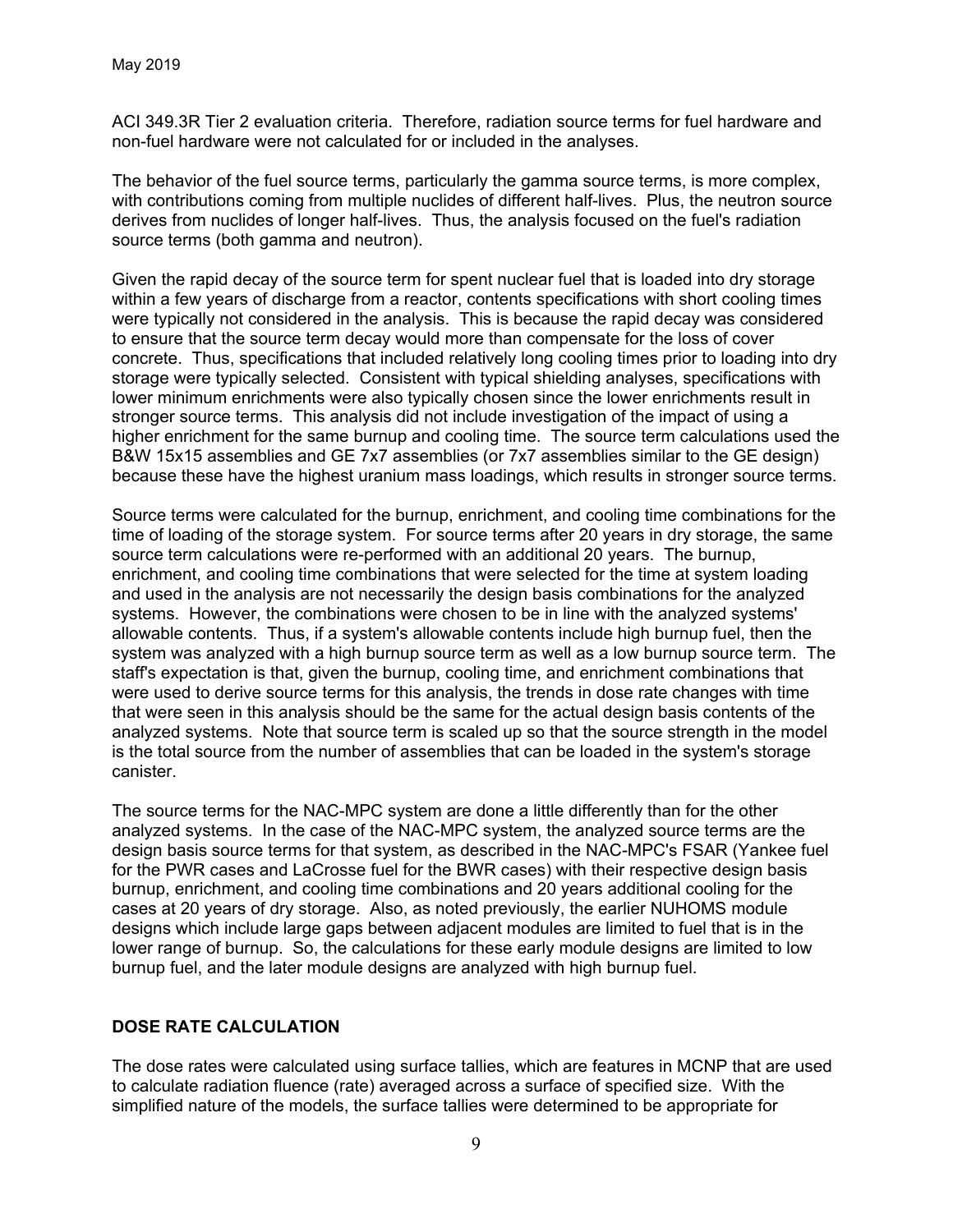calculating the dose rates. Plus, the use of surface tallies helped ensure meaningful results were obtained in a relatively short calculation time. The surfaces were set to the location of the outer concrete surface at the design-specified concrete thickness or just off of that surface (by a few millimeters). For the aged system calculations, while the concrete surface changed, the location of the surface detectors was kept the same. The staff does not expect this to have much effect on the results of the analysis, though the staff did not do a calculation to confirm that expectation.

The calculations use flux to dose rate conversion factors from the 1977 revision of the ANSI/ANS 6.1.1, "Neutron and Gamma-Ray Flux-to-Dose-Rate Factors."

Calculations were performed to determine gamma dose rates. Separate calculations were done to determine neutron dose rates. However, the neutron calculations included determination of the contribution from secondary gammas, gammas arising from the neutron interactions within the storage system and contents materials.

The focus of the calculations is on the relative change in the dose rates from the time of loading to the point in time 20 years after storage as opposed to the dose rates themselves. This is because the question is whether or not the ACI 349.3R Tier 2 criteria are sufficient to ensure the shielding function is adequately maintained. The basis for the focus on the relative change in dose rates in relation to answering that question assumes that the design basis dose rates are derived from an analysis from which dose rate limits in technical specifications were derived, which analysis also supports the evaluation of compliance with 10 CFR 72.104, in accordance with the requirement in 10 CFR 72.236(d). Thus, if the dose rates after 20 years of storage with the degradation allowed by the ACI 349.3R Tier 2 criteria (as evaluated in this analysis) do not exceed the design basis dose rates (which would be the dose rates at the time of loading), then the evaluation of compliance with 10 CFR 72.104 in the FSAR remains valid and bounds the system's performance during extended operation with the AMPs only relying on the ACI 349.3R Tier 2 criteria as acceptance criteria.

It is important to note that, as used in the NUREG–2214 AMP, the Tier 2 criteria/AMP acceptance criteria identify the degree of degradation beyond which a licensee would need to evaluate the impact on the intended function and take corrective actions if necessary. That evaluation should include the effects of that condition on the concrete's shielding function. Based on that evaluation, the licensee may determine that the condition is acceptable and does not, at that point in time, require repair. The same process would be followed for an AMP that relied on radiation surveys and monitoring to ensure the concrete's shielding function is adequately maintained. Thus, how an identified condition would be handled is not a factor in determining whether or not the ACI 349.3R Tier 2 criteria would be sufficient to ensure maintenance of the shielding function.

### **RESULTS**

Table 1 shows the results of the calculations for loss of concrete that were performed for this analysis. The table includes the system name, information to describe the configuration represented by the model, and the dose rate results. The neutron and the gamma calculation results for each configuration are placed in the same row. Although they are two separate calculations, the configuration is the same; hence, the results are shown for both gamma and neutron calculations in a single row. As stated in the introduction section of this report, the relative changes in dose rates are the focus and the results for this study. The dose rate values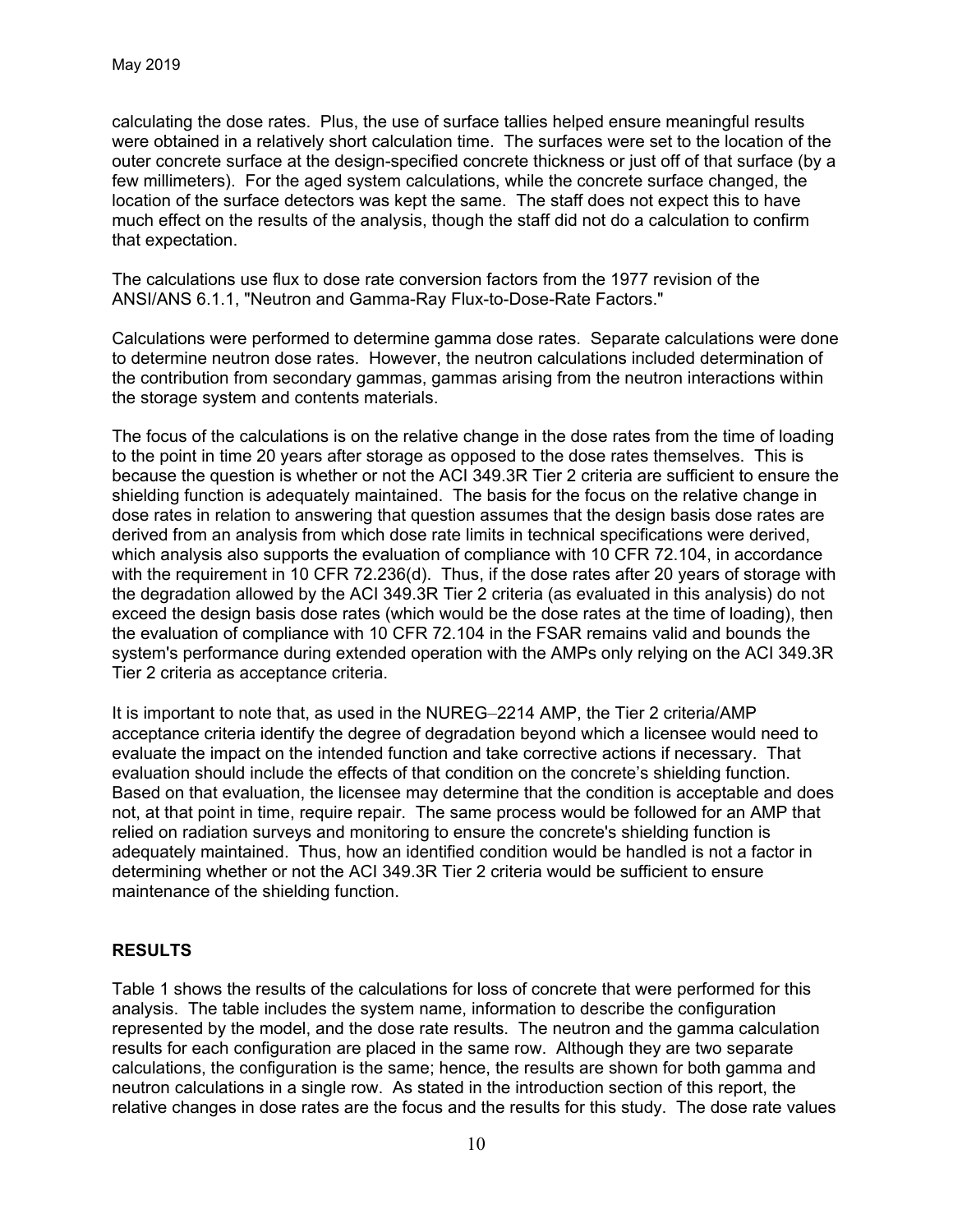themselves, seen in Table 1, are not to be construed as estimates of actual storage system dose rates given the assumptions and simplifications used in the calculations, which the staff considered would not significantly influence the relative changes in dose rates from the time of system loading to the time after 20 years in dry storage. The calculated dose rates shown in Table 1 are useful only in identifying the relative changes in dose rates between these two times for each analyzed system and each analyzed spent nuclear fuel contents.

### Loss of Cover Concrete

A review of the Table 1 results shows that for the MAGNASTOR overpack and the recent NUHOMS module designs (adjacent modules touch each other without a gap) for which the modeled concrete thickness is based on module features other than the door, even for the bounding configuration with the cover concrete completely gone, the dose rates after 20 years in dry storage are less than at the time of loading. This is also true for the PWR contents in the NAC-MPC overpack. However, this was not the case in terms of the gamma dose rates for the NAC-MPC's BWR contents or the remaining NUHOMS configurations that were analyzed. For these other cases, the gamma dose rates after 20 years in dry storage exceed the dose rates at the time of loading. The most significant change was for the NAC-MPC with the BWR contents; the dose rates were about 62 percent higher versus the dose rates at the time of loading. The increases for the NUHOMS cases were all less than 10 percent.

### Reduced Cover Concrete Density With and Without Scaling Loss

Because of the increases in dose rates for the cases described above, additional calculations were performed that reduced the conservatism inherent in completely removing the cover concrete. The gamma dose rates for all cases with the cover concrete present but at half of its design basis density resulted in gamma dose rates after 20 years of storage that were less than the dose rates at loading. The case that best captures the degradation allowed by the ACI 349.3R Tier 2 criteria, though it is still conservative, is the scaling case (i.e., loss of concrete to depth of 1-1/8 inches, with remaining cover concrete at half of the concrete's design basis density). The NUHOMS case with the greatest increase in gamma dose rates when the cover concrete was removed was run again in the scaling configuration. The resulting gamma dose rates were less than those at the time of loading. Since this case had this outcome and had a more significant increase in gamma dose rates than the other NUHOMS cases, the staff concluded that calculating the gamma dose rates for these other NUHOMS cases in the scaling configuration would also result in gamma dose rates that are less than those at the time of loading. The same outcome was not observed for the NAC-MPC containing the BWR spent nuclear fuel. The gamma dose rates in the scaling configuration were still about 15 percent higher than the dose rates at the time of loading.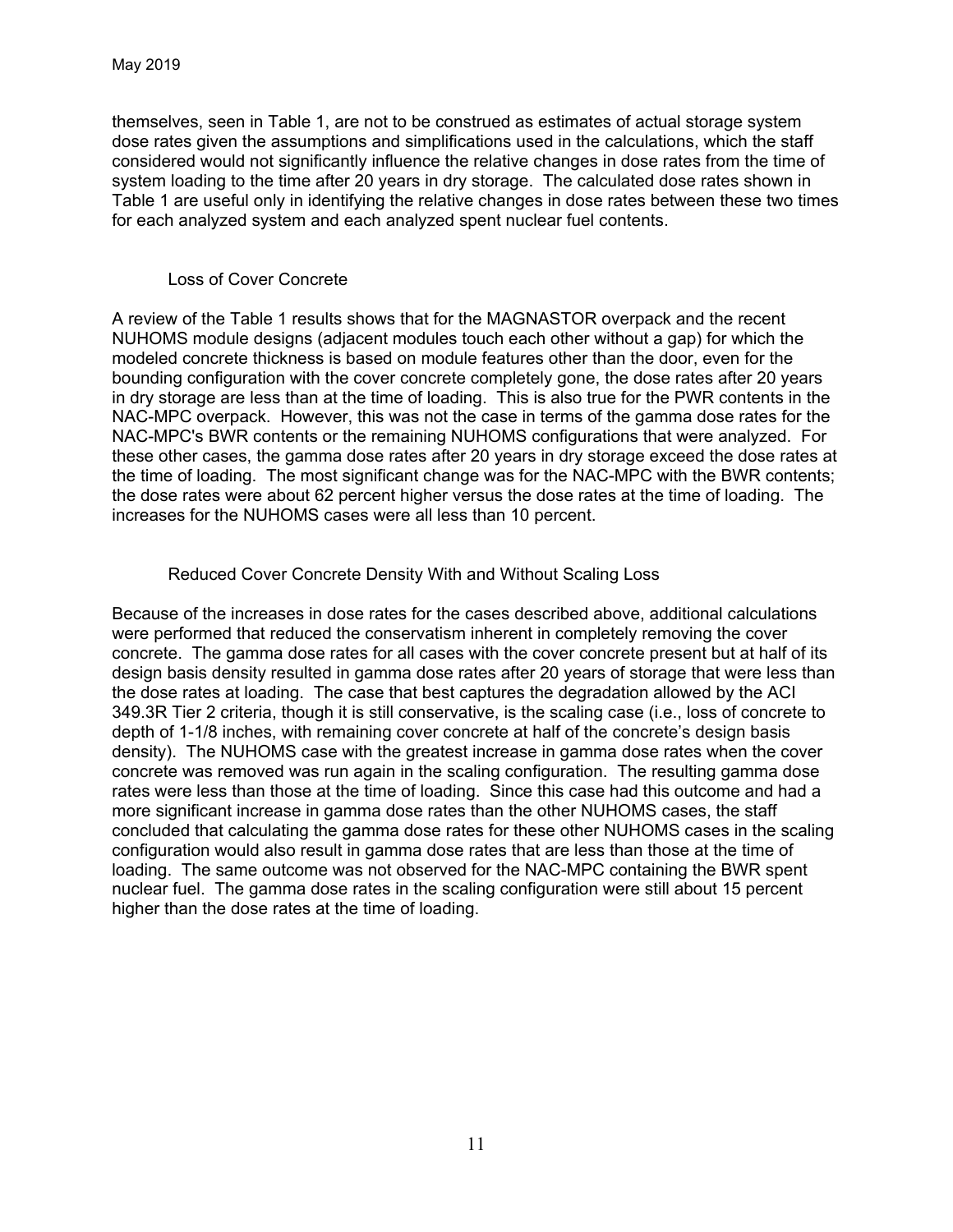| Storage System                         | Cover<br>Concrete<br>Condition | Assembly<br>type and<br>number | Burnup<br>(GWd/MTU),<br>enrichment<br>(wt. % 235U) | Fuel<br>Cooling<br>time <sup>A</sup> | Primary Gamma          |                          | Neutron                |                                     | Secondary Gamma                     |                                                   | <b>Total Dose</b> |
|----------------------------------------|--------------------------------|--------------------------------|----------------------------------------------------|--------------------------------------|------------------------|--------------------------|------------------------|-------------------------------------|-------------------------------------|---------------------------------------------------|-------------------|
|                                        |                                |                                |                                                    |                                      | Dose Rate<br>(mrem/hr) | Relative<br>error $(\%)$ | Dose Rate<br>(mrem/hr) | Relative<br>error $(\%)$            | Dose Rate<br>(mrem/hr)              | Relative<br>error $(\%)$                          | Rate<br>(mrem/hr) |
| <b>MAGNASTOR</b>                       | Present                        | <b>PWR, 37</b>                 | 62, 3.8                                            | 20yrs @<br>loading                   | 36.01                  | 2.94                     | 2.33                   | 1.18                                | 3.35                                | 0.24                                              | 41.69             |
|                                        | Gone                           | <b>PWR, 37</b>                 | 62, 3.8                                            | 40yrs @<br>20 yrs<br>storage         | 32.91                  | 2.47                     | 1.65                   | 0.85                                | 2.20                                | 0.21                                              | 36.76             |
|                                        | Present                        | <b>BWR, 87</b>                 | 40, 1.8                                            | 16yrs $@$<br>loading                 | 26.99                  | 2.88                     | 1.41                   | 1.14                                | 2.01                                | 0.24                                              | 30.41             |
|                                        | Gone                           | <b>BWR, 87</b>                 | 40, 1.8                                            | 36yrs @<br>20 yrs<br>storage         | 26.00                  | 2.47                     | 1.12                   | 0.93                                | 1.40                                | 0.21                                              | 28.52             |
| NAC-MPC                                | Present                        | <b>PWR, 37</b>                 | 32, 3.5                                            | 8yrs @<br>loading                    | 32.34                  | 2.50                     | 0.47                   | 0.70                                | 0.74                                | 0.15                                              | 33.55             |
|                                        | Gone                           | <b>PWR, 37</b>                 | 32, 3.5                                            | 28yrs $@$<br>20 yrs<br>storage       | 23.84                  | 1.67                     | 0.46                   | 0.46                                | 0.57                                | 0.13                                              | 24.87             |
|                                        | Present                        | <b>BWR, 68</b>                 | 22, 3.6                                            | 28yrs @<br>loading                   | 14.71                  | 1.72                     | 0.07                   | 0.66                                | 0.08                                | 0.15                                              | 14.86             |
|                                        | Gone                           | <b>BWR, 68</b>                 | 22, 3.6                                            | 48yrs @<br>20 yrs<br>storage         | 23.89                  | 0.97                     | 0.08                   | 0.43                                | 0.08                                | 0.13                                              | 24.05             |
|                                        | 1/2<br>density                 | <b>BWR, 68</b>                 | 22, 3.6                                            | 48yrs @<br>20 yrs<br>storage         | 14.39                  | 1.32                     | $-c$                   | $\overline{\phantom{a}}$            |                                     | $\hspace{0.05cm}$                                 |                   |
|                                        | Scaling <sup>B</sup>           | <b>BWR, 68</b>                 | 22, 3.6                                            | 48yrs @<br>20 yrs<br>storage         | 16.99                  | 1.17                     |                        | $\hspace{0.05cm}$ $\hspace{0.05cm}$ |                                     | $\hspace{0.05cm}-\hspace{0.05cm}-\hspace{0.05cm}$ |                   |
| <b>NUHOMS</b> (early<br>module design) | Present                        | <b>PWR, 24</b>                 | 45, 1.5                                            | 15yrs @<br>loading                   | 5199.25                | 0.24                     | 44.25                  | 0.34                                | 18.63                               | 0.15                                              | 5262.13           |
|                                        | Gone                           | <b>PWR, 24</b>                 | 45, 1.5                                            | 35yrs @<br>20 yrs<br>storage         | 5437.08                | 0.19                     | 32.52                  | 0.27                                | 11.51                               | 0.14                                              | 5481.11           |
|                                        | 1/2<br>density                 | <b>PWR, 24</b>                 | 45, 1.5                                            | 35yrs @<br>20 yrs<br>storage         | 3877.76                | 0.21                     | --                     | $\overline{\phantom{a}}$            | $\hspace{0.05cm}$ $\hspace{0.05cm}$ | $\overline{\phantom{a}}$                          | --                |

Table 1. Calculation Results for Loss of Concrete in the Cover Concrete of the Storage Overpack, Module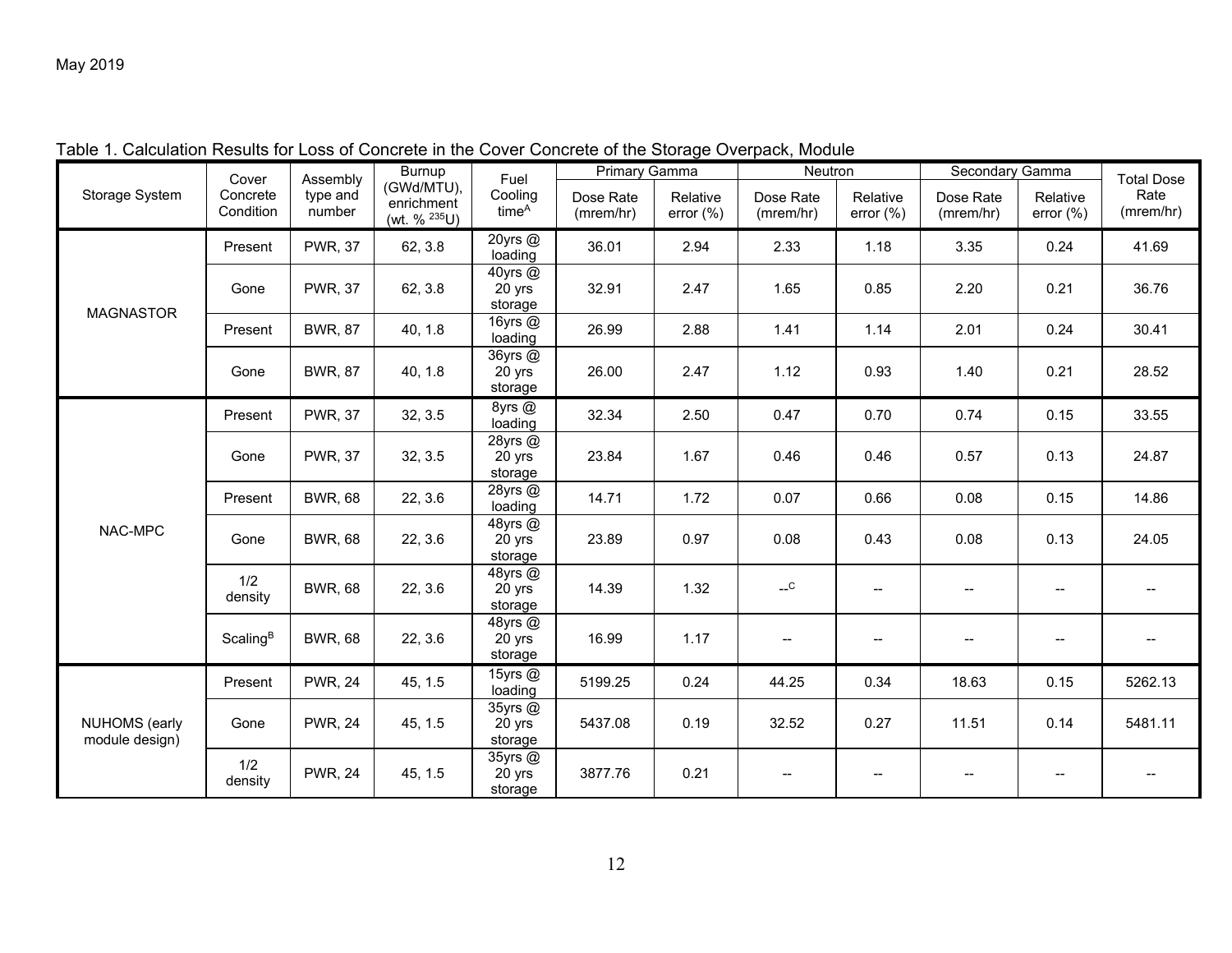|                                                                    | Present              | <b>BWR, 52</b> | 40, 1.8 | 16yrs @<br>loading                | 4204.37 | 0.23 | 22.58                    | 0.33              | 9.25                   | 0.15              | 4236.20 |
|--------------------------------------------------------------------|----------------------|----------------|---------|-----------------------------------|---------|------|--------------------------|-------------------|------------------------|-------------------|---------|
|                                                                    | Gone                 | <b>BWR, 52</b> | 40, 1.8 | 36yrs @<br>20 yrs<br>storage      | 4575.46 | 0.16 | 16.60                    | 0.26              | 5.72                   | 0.13              | 4597.78 |
|                                                                    | 1/2<br>density       | <b>BWR, 52</b> | 40, 1.8 | $36$ yrs $@$<br>20 yrs<br>storage | 3263.79 | 0.21 |                          |                   |                        |                   |         |
|                                                                    | Scaling <sup>B</sup> | <b>BWR, 52</b> | 40, 1.8 | 36yrs @<br>20 yrs<br>storage      | 3910.30 | 0.18 | $\overline{\phantom{a}}$ | $\hspace{0.05cm}$ | $\qquad \qquad \cdots$ | $\hspace{0.05cm}$ |         |
| NUHOMS (recent<br>module design)                                   | Present              | <b>PWR, 37</b> | 62, 3.8 | 20 yrs @<br>loading               | 52.08   | 2.32 | 1.95                     | 1.11              | 2.18                   | 0.34              | 56.21   |
|                                                                    | Gone                 | <b>PWR, 37</b> | 62, 3.8 | 40 yrs @<br>20 yrs<br>storage     | 49.51   | 1.65 | 1.42                     | 0.69              | 1.45                   | 0.24              | 52.38   |
|                                                                    | Present              | <b>BWR, 69</b> | 62, 3.8 | 16yrs @<br>loading                | 57.68   | 1.88 | 1.89                     | 1.01              | 2.02                   | 0.31              | 61.59   |
|                                                                    | Gone                 | <b>BWR, 69</b> | 62, 3.8 | 36yrs @<br>20 yrs<br>storage      | 53.12   | 1.45 | 1.36                     | 0.78              | 1.33                   | 0.27              | 55.81   |
| NUHOMS (recent<br>module design,<br>concrete at door<br>thickness) | Present              | <b>BWR, 69</b> | 62, 3.8 | 16yrs $@$<br>loading              | 722.35  | 0.61 | 10.17                    | 0.52              | 6.90                   | 0.19              | 739.42  |
|                                                                    | Gone                 | <b>BWR, 69</b> | 62, 3.8 | 36yrs @<br>20 yrs<br>storage      | 738.05  | 0.43 | 7.45                     | 0.41              | 4.49                   | 0.17              | 749.99  |

Table 1 Notes

A. This column gives the post-irradiation decay time of the fuel and whether the case is at the time of loading into the dry storage system or at 20 years of storage in the dry storage system.

B. This entry means the cover concrete was removed to a depth of 1.125 inches and the remaining cover concrete was at 1/2 the design basis density specified in the storage system's design drawings and FSAR.

C. A '--' anywhere in the table means that this dose rate (and its uncertainty) was not calculated.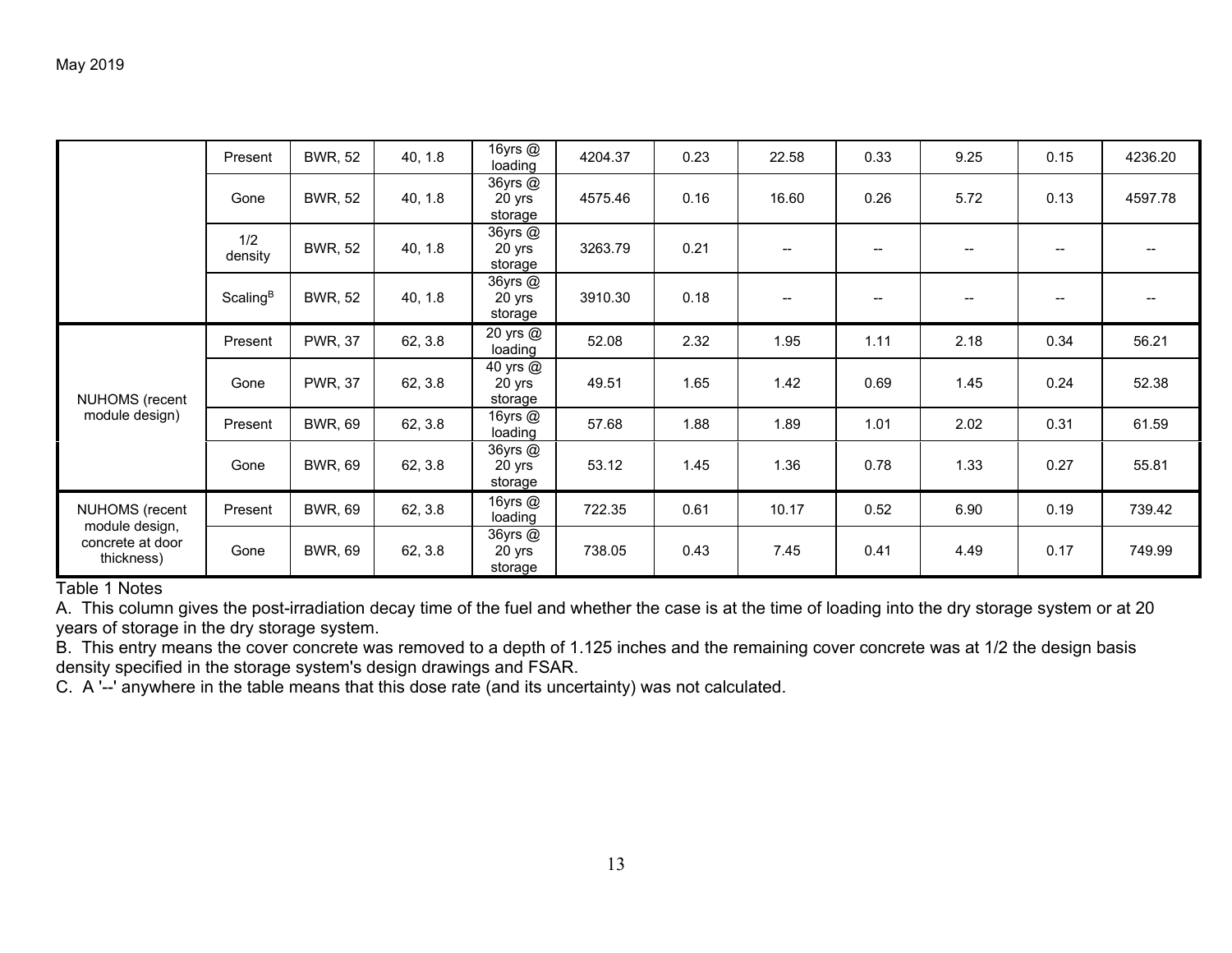# **CONCLUSIONS**

Based on the results of this analysis, it appears that the ACI criteria are sufficient to ensure adequate performance of the reinforced concrete's shielding function for the MAGNASTOR, the NAC-MPC with its PWR contents, and the NUHOMS systems during the period of extended operation. The conclusion would also apply to systems that are similar to these systems and have the same, or similar, spent nuclear fuel contents. For the NAC-MPC with its BWR contents, and for similar systems with similar contents, additional justification appears to be necessary for accepting the ACI criteria as sufficient to ensure adequate performance of the shielding function of the reinforced concrete.

The necessary justification may depend on how the system was analyzed and the basis for any license or CoC conditions (e.g., dose rate limits in the technical specifications). For example, if a system's analysis for demonstrating compliance with 10 CFR 72.104 (per 10 CFR 72.236(d) for certified storage systems) and the system's technical specification dose rate limits, if any, are based on the most bounding system contents allowed in the system, then the added justification may include pointing to the margin between the limits in the technical specifications, or the design basis dose rates for the bounding system contents, and the design basis dose rates for the contents for which dose rates were estimated to increase after 20 years in storage. If the identified increase in dose rates does not exceed the identified margin or result in dose rates after 20 years of storage that exceed the technical specification limits, then the ACI criteria may be considered sufficient. If the increase is greater than the identified margin, or the dose rates after 20 years in storage exceed the technical specification limits, or the technical specification limits and 10 CFR 72.104 analysis is based on the contents for which dose rates increased, then this kind of justification cannot be made. Instead, more rigorous calculations or some other justification may be needed to demonstrate the ACI criteria are sufficient. Otherwise, the AMP may also need to include radiation surveys and monitoring.

In the case of the NAC-MPC with its design basis BWR fuel, this analysis indicated that the dose rates increase after 20 years of storage. However, if the design basis dose rates for the system's PWR contents are bounding for all of the system's contents, both PWR and BWR fuel, and the design basis 10 CFR 72.104 analysis and technical specification dose rate limits, if there are any, are based on the NAC-MPC's design basis PWR contents (vs. a separate analysis and separate technical specifications for PWR and BWR fuel contents), then justification of reliance on the ACI criteria could involve looking at the margin between the dose rate limits in the technical specifications, or the design basis dose rates for the PWR contents, and the design basis dose rates for the BWR contents. If the increase in the BWR fuel's dose rates after 20 years of storage does not result in dose rates that exceed those limits or challenge the 10 CFR 72.104 analysis, then the ACI criteria would be deemed sufficient. If that is not the case, or a separate 10 CFR 72.104 analysis was performed and separate dose rate limits established for the NAC-MPC with its design basis BWR contents, then some other kind of justification would be needed. Otherwise, the AMP may also need to include radiation surveys and monitoring.

The calculations in this analysis show that if burnup is low enough or cooling time is long enough, the ACI criteria may not be enough. That is the case for the NAC-MPC with its design basis BWR fuel. That fuel had a design basis burnup of 22 GWd/MTU and a design basis cooling time at the time of loading of 28 years, thus the further decay of the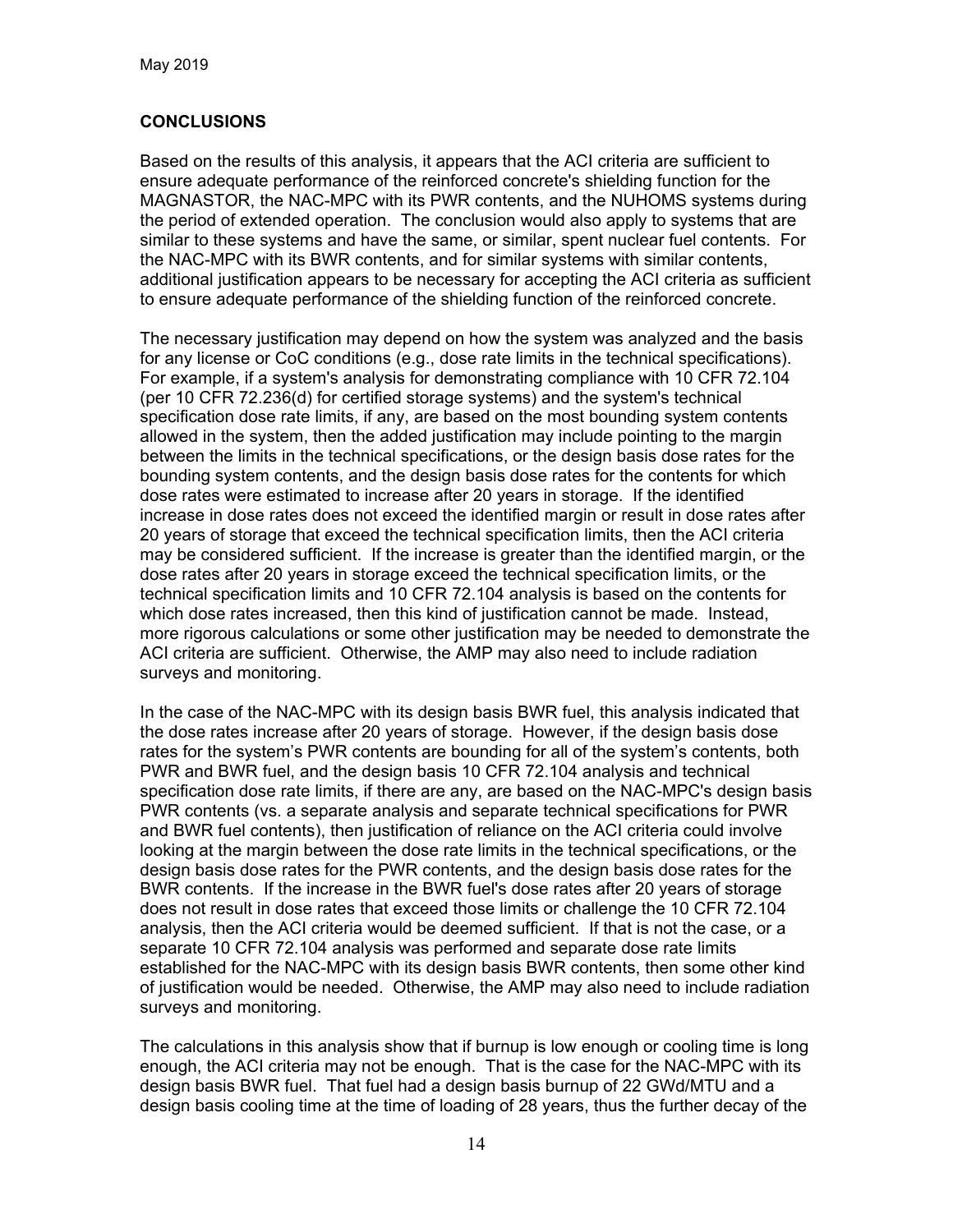source after 20 years in storage would not be expected to be significant. Thus, for systems where the design basis contents are more like the design basis BWR contents in the NAC-MPC, justifying that the ACI criteria alone are sufficient to ensure the reinforced concrete's shielding function will be adequately maintained will likely require something more than what was done in this analysis. It is true that all systems may load spent nuclear fuel with such burnups and cooling times; however, the staff expects that the design basis contents specifications result in dose rates that are significantly greater than the dose rates from this low burnup, long cooling time fuel. Since analyses for compliance with 10 CFR 72.104 and 10 CFR 72.236(d) and for establishing any technical specification dose rates limits would be based on the design basis contents, the staff expects there will be enough margin in the analysis and technical specification limits to compensate for the dose rate increases that could be predicted by analysis for these low burnup, long cooling time fuel contents.

Additionally, the calculations show that the cover concrete thickness can also be more significant when the original, design thickness of the overpack or module concrete is relatively thin. This is seen in the trends for the NUHOMS cases with the recent module designs versus those same designs when the radial concrete is set to the thickness of concrete in the module door. Thus, justification of the adequacy of the ACI criteria should also consider the effect of concrete thickness, particularly if the certified system has multiple overpack or module designs that vary in concrete thickness, whether in the radial or side concrete or in the lid or door concrete. For horizontal modules, the consideration should also extend to the axial front and rear concrete.

As stated in an earlier section of this report, the staff expects that the allowable crack size should not have an effect on dose rates. The crack width is quite small, and the staff does not expect that a crack of that size would afford a streaming path of significance that would be detectable using a radiation survey meter of any typical dimension. Furthermore, any crack in the reinforced concrete of any depth would follow a torturous path through the concrete as a result of the presence of aggregate in the concrete and other relevant concrete properties. Thus, there will be significant concrete material directly beneath where a crack appears on the concrete structure's surface, which will provide shielding. Plus, the tortuous nature of the crack's path will also ensure any radiation (gamma or neutron) will interact in and by shielding by the concrete surrounding the crack. Based on these considerations, the staff concludes that the cracks allowed by the ACI 349.3R criteria will not affect dose rates from the reinforced concrete structures and so the staff did not perform any calculations to assess dose rates from cracks in these structures.

As noted previously, this analysis only considered degradation of the exterior surface of the reinforced concrete. For NUHOMS-type systems, the inner surface of the reinforced concrete is also exposed (i.e., it is not covered by a steel shell like is the case for vertical overpack systems) and, theoretically, could also experience degradation to the level of the ACI 349-3R Tier 2 criteria. The results and conclusions of this analysis do not apply for such a case. However, operating experience from internal concrete inspections to date has not identified degradation that is considered to be capable of affecting the shielding function of concrete overpacks and modules. As a result, for the purpose of this study, using a configuration where only the external concrete is degraded is considered to be a reasonable approach to evaluate whether inspections per the ACI criteria, rather than radiation monitoring, can be supported. Nevertheless, the NUREG–2214 AMP includes periodic inspections of internal concrete surfaces, and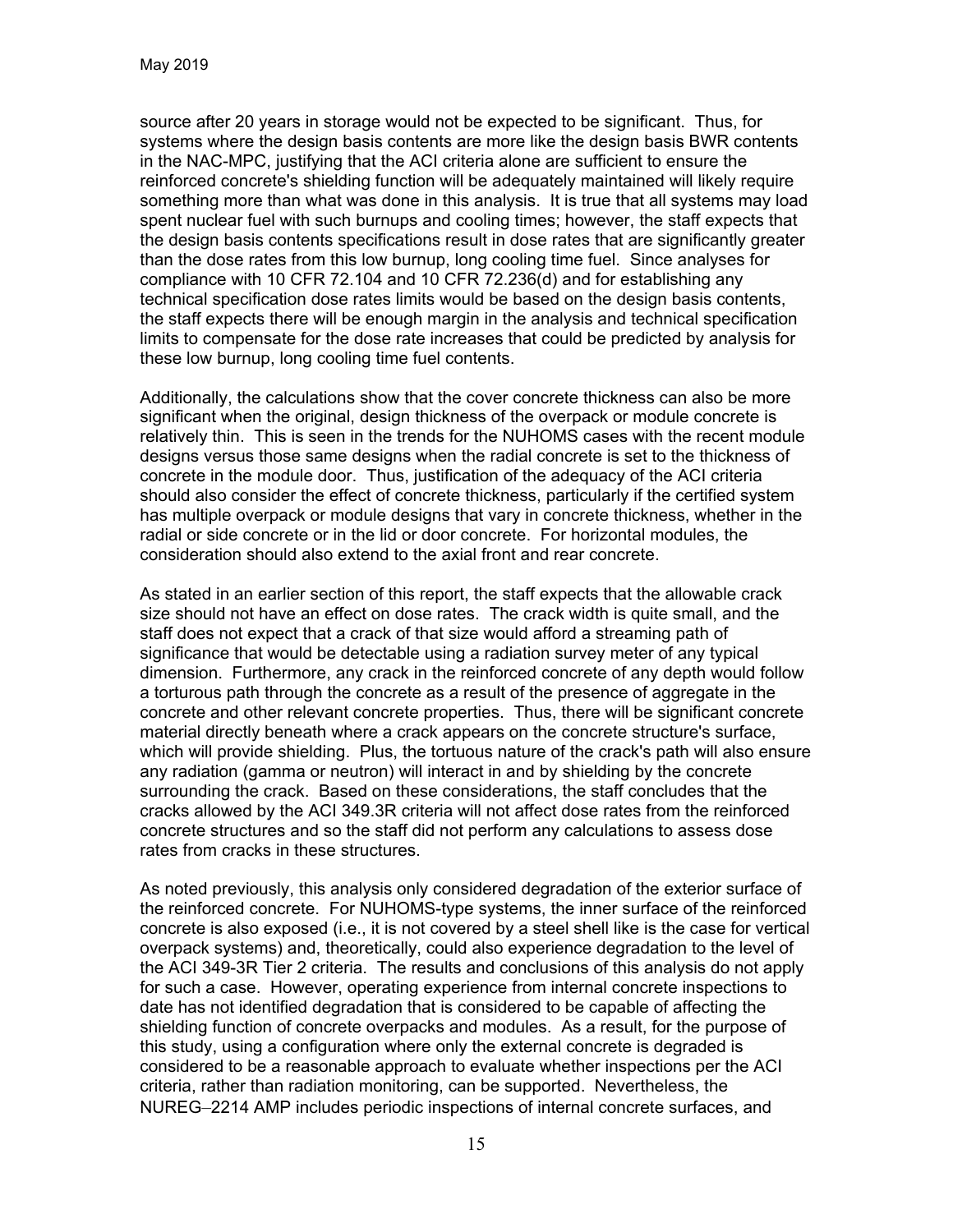results from those inspections will be used to verify the validity of the methodology of this study.

As is described throughout this report, this analysis is based on some assumptions and considerations regarding whether or not certain features were included or neglected in the models. Features that were neglected were considered to not have an effect on the relative change in dose rates; however, no calculations were performed to confirm this determination. These assumptions and considerations are summarized here and include:

1. The storage canister's basket materials were ignored.

2. For NUHOMS models, the concrete thicknesses of the module's front wall and door (for doors with reinforced concrete) were used in some models as the radial concrete thickness to estimate the effects of the loss of axial concrete.

3. All models are cylindrical; for the NUHOMS models, the inner radius of the module is the smallest distance between the storage canister and the module's wall components.

4. All vents and other 'designed in' streaming paths were ignored.

5. Support structures for the storage canister in the NUHOMS modules were ignored while the thin internal steel liners were included.

6. The materials of the overpack's base components in vertical storage systems were ignored; however, their impact on the axial positioning of the storage canister was included. The steel shells on the inside of the overpack concrete were included in the models.

7. The storage facility's basemat concrete was ignored.

8. Fuel assembly hardware and nonfuel hardware were ignored in the source term calculations and the shielding models.

9. Only the fuel source term was calculated, and the shielding models include only the active fuel zone of the assemblies. The storage canister cavity height is set to equal the active fuel length of the assemblies, and all other storage system component axial lengths are adjusted accordingly to maintain distances and positions relative to the storage canister components.

10. Material specifications for the assemblies only included the  $UO<sub>2</sub>$  and zirconium from the fuel rod cladding.

11. All modeled steel is assumed to be carbon steel at the density and with the material specifications described in the SCALE5.1 manual.

12. All modeled concrete is assumed to have the composition described in the SCALE 5.1 manual.

13. The design basis contents for the source term calculations and the shielding models use the B&W 15x15 assembly type for PWR contents and the GE 7x7 assembly type for BWR contents, except for the NAC-MPC analyses, which use the NAC-MPC's design basis assembly types.

14. The positions of the surface detectors remained constant for the calculations at the time of 20 years in dry storage versus their positions at the time of loading. In other words, the detector position was not adjusted based on the loss of cover concrete. Thus, the detector position was always located at the surface of the concrete structure's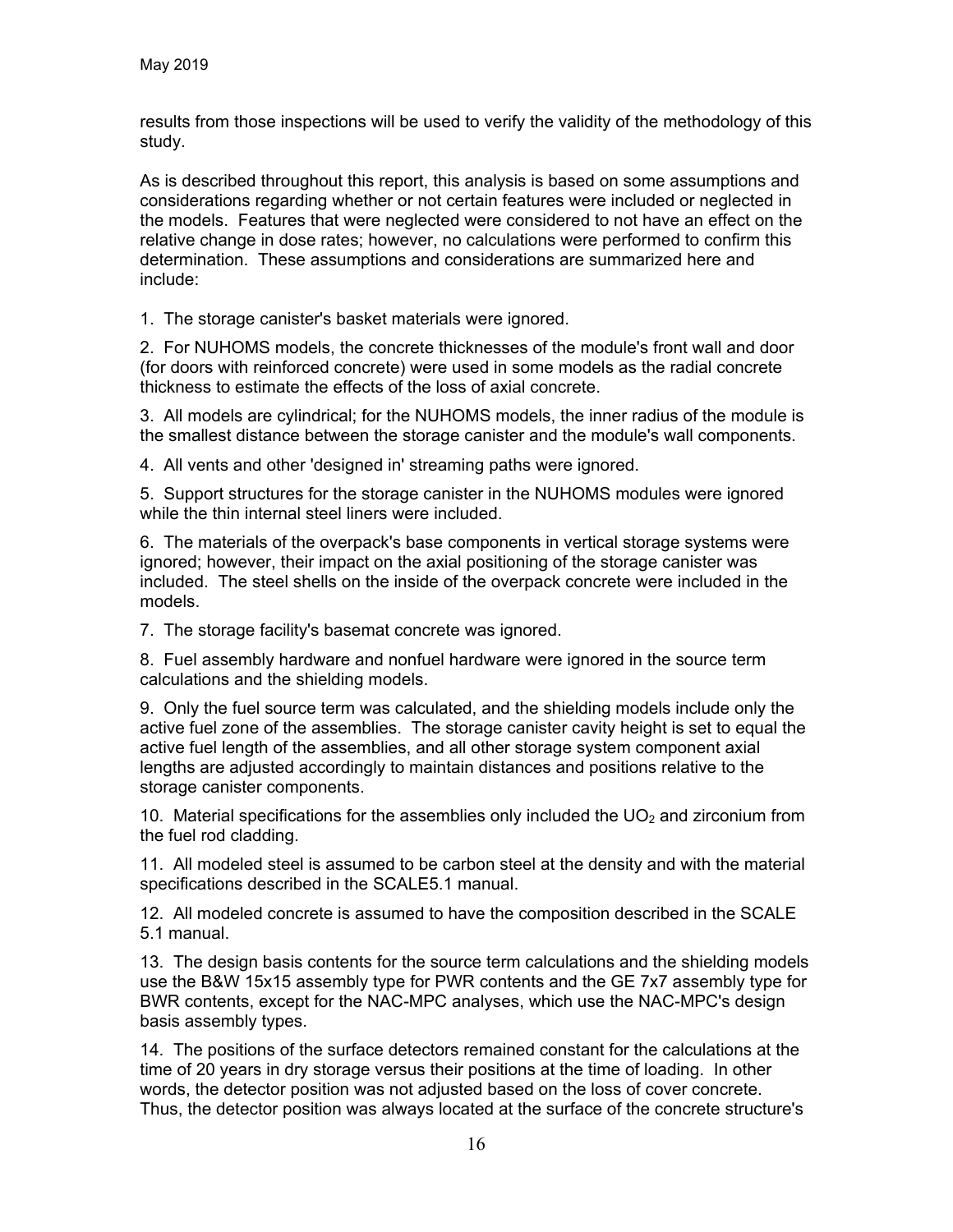design basis outer surface location whether or not the cover concrete was present in the model. Surface detectors were neither axially sub-divided nor azimuthally sub-divided. The detector's axial extent was at least the full length of the modeled overpack or module cavity.

15. Staff-identified limitations with using SAS2H for evaluation of radiation source terms from high burnup spent nuclear fuel are not expected to influence the relative change in dose rates from the time of loading to 20 years of dry storage for cases involving high burnup spent nuclear fuel since the objective of this study is to identify the relative changes of source terms at different cooling times. The burnup and enrichment are the same for any given comparison. (The staff expects that the process by which licensees and CoC holders addressed the concerns and uncertainties associated with using SAS2H for high burnup source term analyses for the their license or CoC should be part of any evaluations they do to demonstrate that radiation surveys and monitoring are not needed in an AMP.)

16. No adjustments were made to the source to account for the fuel's axial burnup profile. The fuel's source terms were uniformly applied axially and radially throughout the storage canister cavity. Maximum source strengths were the value in the SAS2H results multiplied by the number of assemblies in the storage canister.

17. The analysis premise is that the 10 CFR 72.104 (and 10 CFR 72.236(d)) analyses and the dose rate limits in the technical specifications, if any, for the systems are based on the design basis source terms at the time of system loading and that separate analyses and limits were determined for these systems for the different design basis contents (e.g., PWR vs. BWR, low burnup vs. high burnup). Thus, only calculations that showed dose rates after 20 years of storage would be less than at the time of loading were considered to demonstrate that inspections using the ACI 349.3R criteria are sufficient to ensure the storage system's reinforced concrete structures' shielding function will be adequately maintained during the period of extended storage.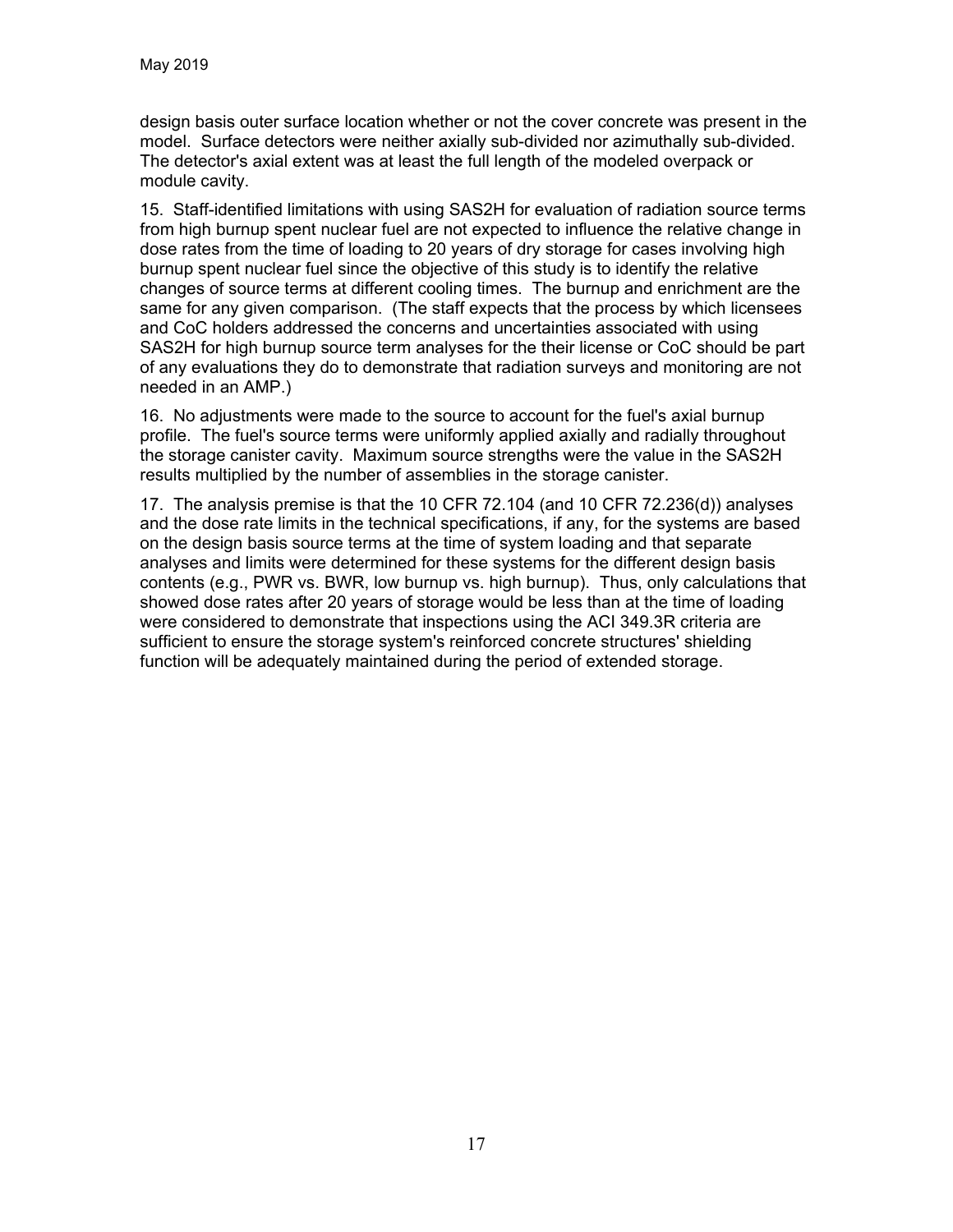# **FIGURES ILLUSTRATING THE MODELS**



Figure 1. Low burnup PWR case in NUHOMS module (early module design).